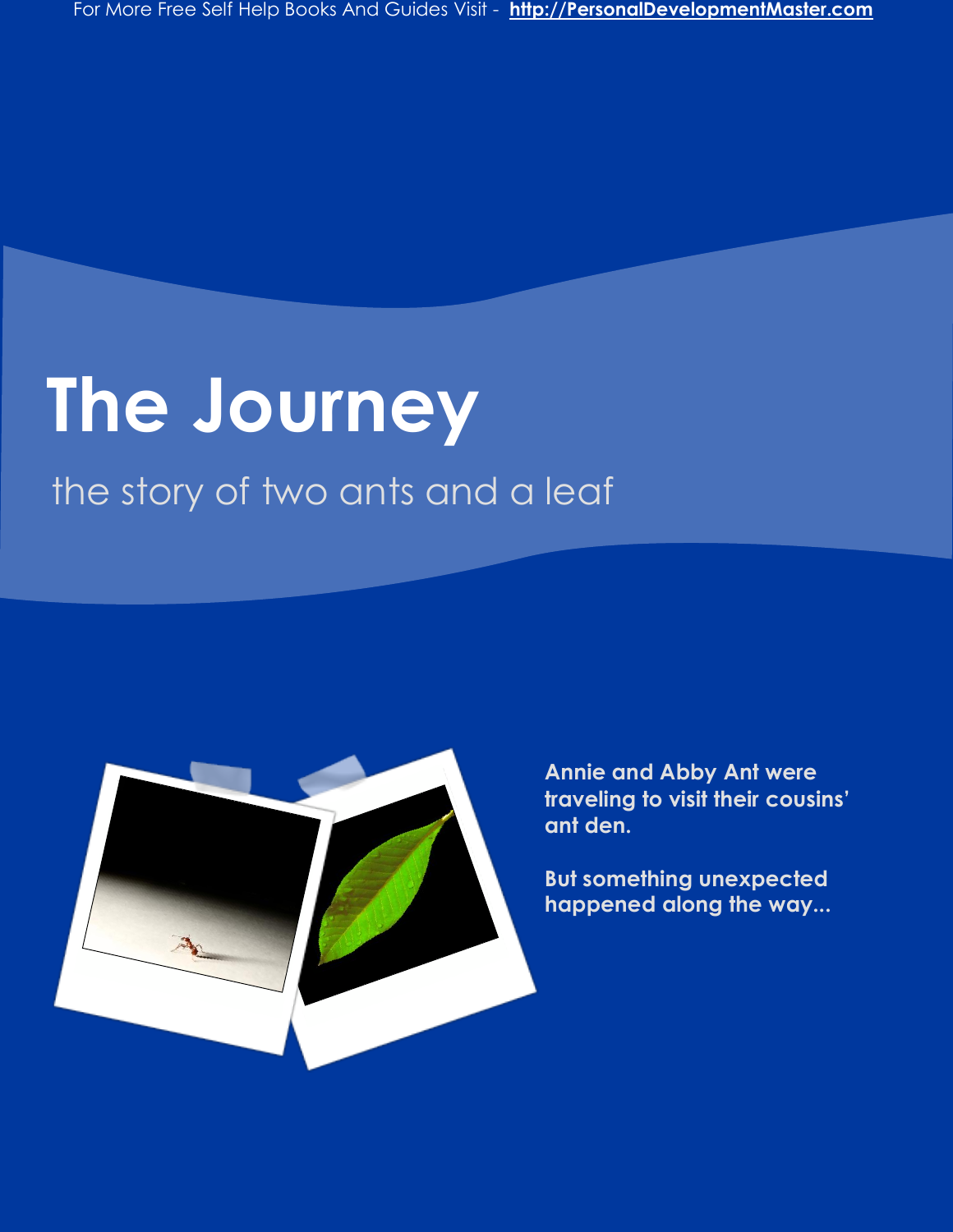## The Journey short story.

Annie and Abby Ant were excited about their journey to their cousins' ant den. Their cousins lived further south and enjoyed warm winters without ice or snow.

Excited by the talk of the easy life their cousins enjoyed, they started south as soon as the days grew shorter.

Not far into their journey, a gust of wind blew a leaf right into their path.

*"Oh, no!"* Annie cried out. *"Why does this always have to happen to me? I was so excited about this and now look. Woe is me!"*

As Annie ran worried and scared, Abby was busy sizing up the situation.

*"We'll just go around it,"* said Abby. *"We can follow the edge of it all the way around back to our path."*

*"What if we get lost?"* Annie continued running around fretting about the leaf and eventually decided the problem was just too much to handle.

*"I'm going back home,"* she said.

*"Do what you want,"* said Abby. *"As for me, I'm going to get around that leaf and enjoy a warm winter with our cousins."*

Annie went back home and Abby forged boldly on, determined to overcome the leaf obstacle and get the warm winter she desired.

A month later, as Annie was shivering through the first snowfall, Abby was relaxing in her cousins' cozy den, telling tales of the grand adventures

of her journey.

**MORAL:** Seek solutions for your challenges and take decisive action to continue toward your goal.